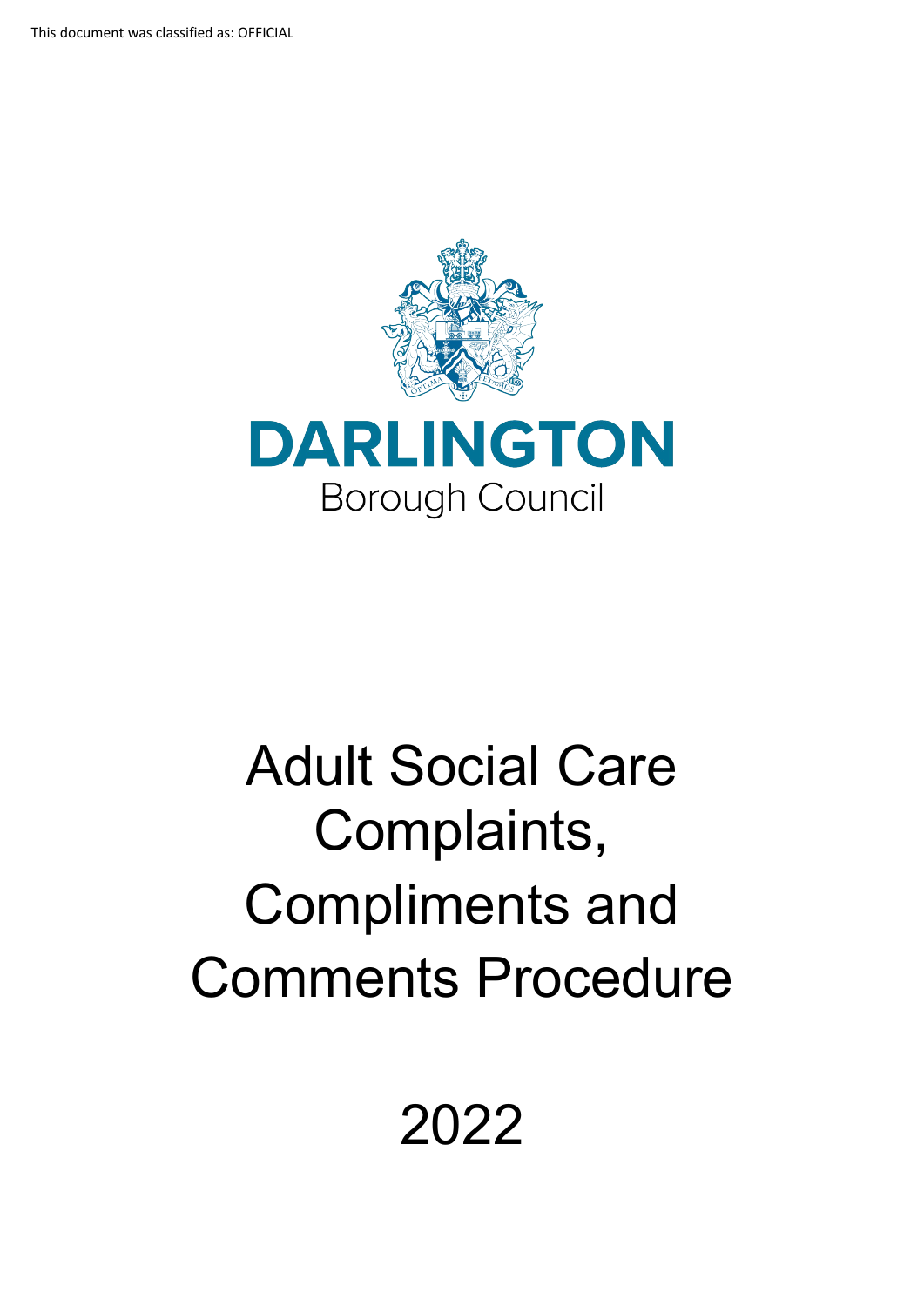# **Contents**

| COMPLAINTS AND INFORMATION GOVERNANCE TEAM  4         |
|-------------------------------------------------------|
|                                                       |
|                                                       |
|                                                       |
|                                                       |
| Involvement of councillors and MPs in the procedure6  |
|                                                       |
|                                                       |
|                                                       |
|                                                       |
|                                                       |
|                                                       |
|                                                       |
|                                                       |
|                                                       |
|                                                       |
|                                                       |
| JOINT HEALTH AND SOCIAL CARE COMPLAINTS 10            |
|                                                       |
|                                                       |
|                                                       |
|                                                       |
|                                                       |
|                                                       |
|                                                       |
|                                                       |
|                                                       |
|                                                       |
| UNREASONABLE AND UNREASONABLY PERSISTENT COMPLAINANTS |
|                                                       |
|                                                       |
|                                                       |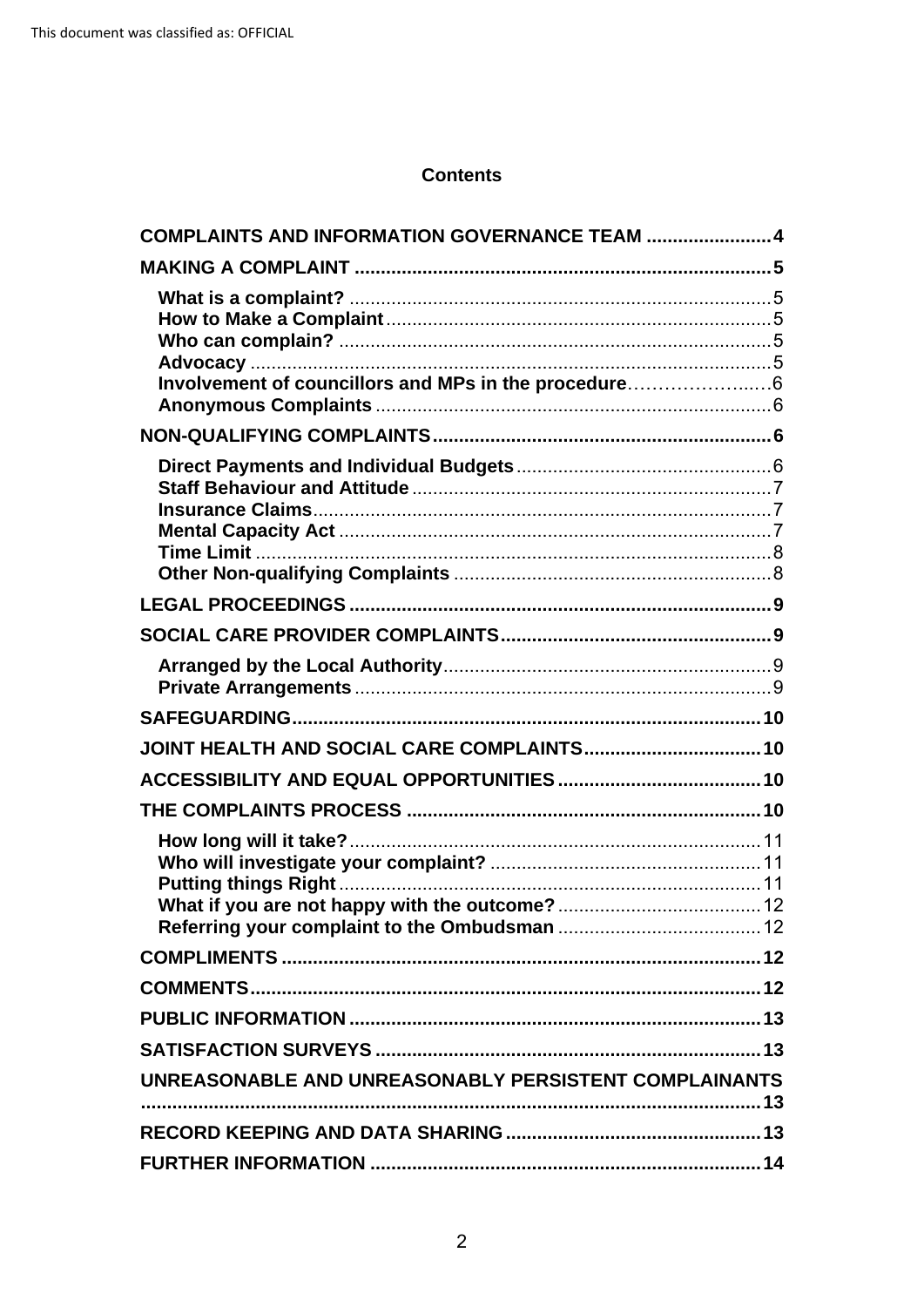# **Introduction**

Our aim is to put you first and provide you with the best possible service. To make this aim a reality it is important that you tell us what you think about the services we provide. The Adult Social Care Complaints, Compliments and Comments Procedure is one way you can do this. You can tell us when we get things wrong so we can put them right. You can also tell us when we get things right, make comments about the things we do and suggest new ways of doing things.

 service as a result. If we uphold your complaint you can expect an apology and for us to put things right quickly. What we ask in return is that you treat We understand that sometimes it is difficult to complain and we offer a free advocacy service should you need help making your complaint. If you need to make a complaint we will take your concerns seriously. We will treat you fairly and with respect and you can be confident that you will not receive a poorer our staff with respect. In addition to resolving your complaint we will use the information we gather on complaints to help us improve the services we provide.

 This procedure sets out how we will deal with your complaints in line with the Local Authority Social Services and National Health Service Complaints (England) Regulations which came into effect in April 2009. It also sets out how we will deal with your compliments and comments. The purpose of this legislation is to provide a single complaints process for people who are receiving services from both the Local Authority Adult Social Care Department and the National Health Service (NHS). Our aim is to resolve your complaint and put you back in the position you would have been in before having to make the complaint.

 ensuring that the Council complies with the arrangements made under the responsibility may be delegated to the relevant Head of Service. The Assistant Director of Adult Social Care is the responsible person for regulations. They will usually act as the 'Adjudicating Officer', which means they will make any important decisions on complaints and ensure that action is taken if necessary in the light of the outcome of your complaint. This

The Complaints and Information Governance Manager is designated the 'Complaints Manager' in accordance with the regulations and is responsible for managing the procedures for handling and considering complaints in accordance with the agreements made under the regulations.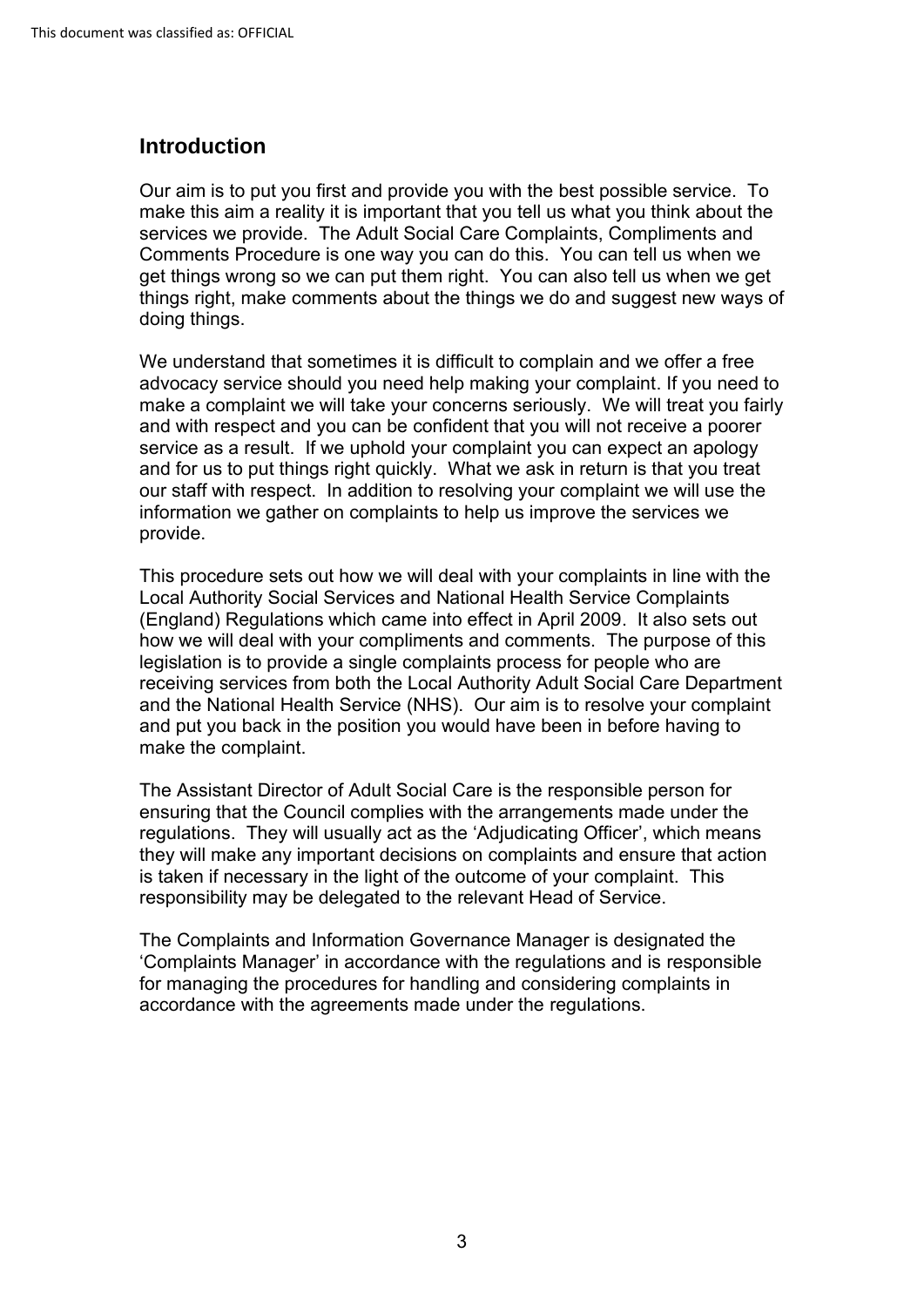# <span id="page-3-0"></span>**Complaints and Information Governance Team**

 members of staff and Councillors. The Complaints and Information Governance Team is a single point of contact for anyone wishing to make a complaint. The team oversees all adult social care complaints and provides advice and information to complainants,

 provide advice on the support available for staff involved in complaints. The team can provide information about the complaints procedure in other formats and help arrange advocates and interpreters. The team can also

The team records and acknowledges all complaints made to the Council. It provides support to Investigating Officers and monitors the progress of complaint investigations. The team uses the information it collects about complaints to identify any topics and trends to help improve services and is responsible for producing the annual report on complaints, compliments and comments received under this procedure.

The team is also the central point of contact for the Local Government and Social Care Ombudsman.

You can contact the team by telephone, by e-mail, in writing, by video call, in person or by any other reasonable means. Please see contact details below.

#### **Complaints and Information Governance Team**

Telephone: (01325) 406777

E-mail: complaints@darlington.gov.uk

 Complaints and Information Governance Team Darlington Town Hall **Darlington** DL1 5QT

#### *is available to meet with you. N.B. Please arrange an appointment prior to visiting to ensure someone*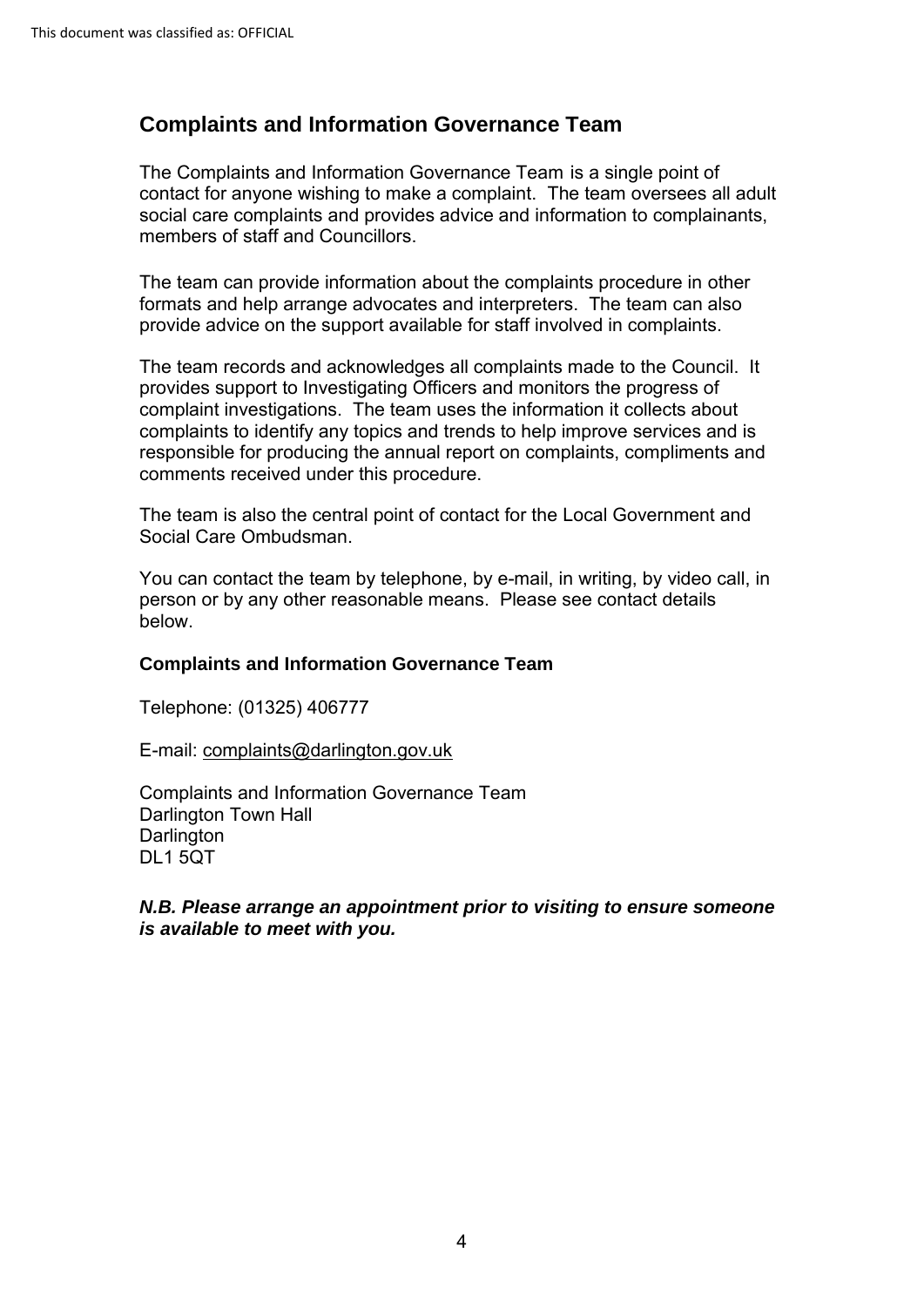# <span id="page-4-0"></span>**Making a Complaint**

## <span id="page-4-1"></span>**What is a complaint?**

Darlington Borough Council defines a complaint as:

*"When someone tells us they are not happy about a service or something we have or have not done that has had an impact upon them"*

This procedure deals with complaints about Adult Social Care services.

## <span id="page-4-2"></span>**How to Make a Complaint**

You can make a complaint in person, in writing, over the phone or by any other reasonable means. You can speak to any member of staff or you can contact the Complaints and Information Governance Team directly (contact details on previous page).

Complaint forms are available in every Council building and on our website. You can email: [complaints@darlington.gov.uk](mailto:complaints@darlington.gov.uk) or use our online complaints form which you will find at: [www.darlington.gov.uk/complaints](http://www.darlington.gov.uk/feedback) 

## <span id="page-4-3"></span>**Who can complain?**

You can make a complaint using this procedure if you are receiving an adult social care service or if you are someone who is affected by something a service has or has not done. You can also complain on behalf of such a person.

 the complaint. However, if your complaint raises concerns about someone's safety or wellbeing we may treat it as a safeguarding referral. The Complaints If you make a complaint on behalf of another person we need that person's consent. If we receive such a complaint without consent we will contact you and advise you of the need to get the person's consent. We may contact the person to confirm they consent and that they agree with the content of the complaint. If you are unable to obtain consent we are unlikely to investigate Manager will write to you explaining our decision and what is going to happen.

 person's best interest. If you do not have the relevant LPA we will undertake complaint and inform you of the reason for our decision. In such cases you If you are making a complaint on behalf of someone who is deemed not to have capacity as defined by the Mental Capacity Act the complaint will only be considered if you have Lasting Power of Attorney (LPA) or are acting in that a Capacity Assessment/Best Interest Decision. If we have reason to believe you are not acting in that person's best interest we will not consider the have the right to refer the complaint to the Local Government and Social Care Ombudsman.

<span id="page-4-4"></span>For further information see the <u>Mental Capacity Act</u> Section on page 7.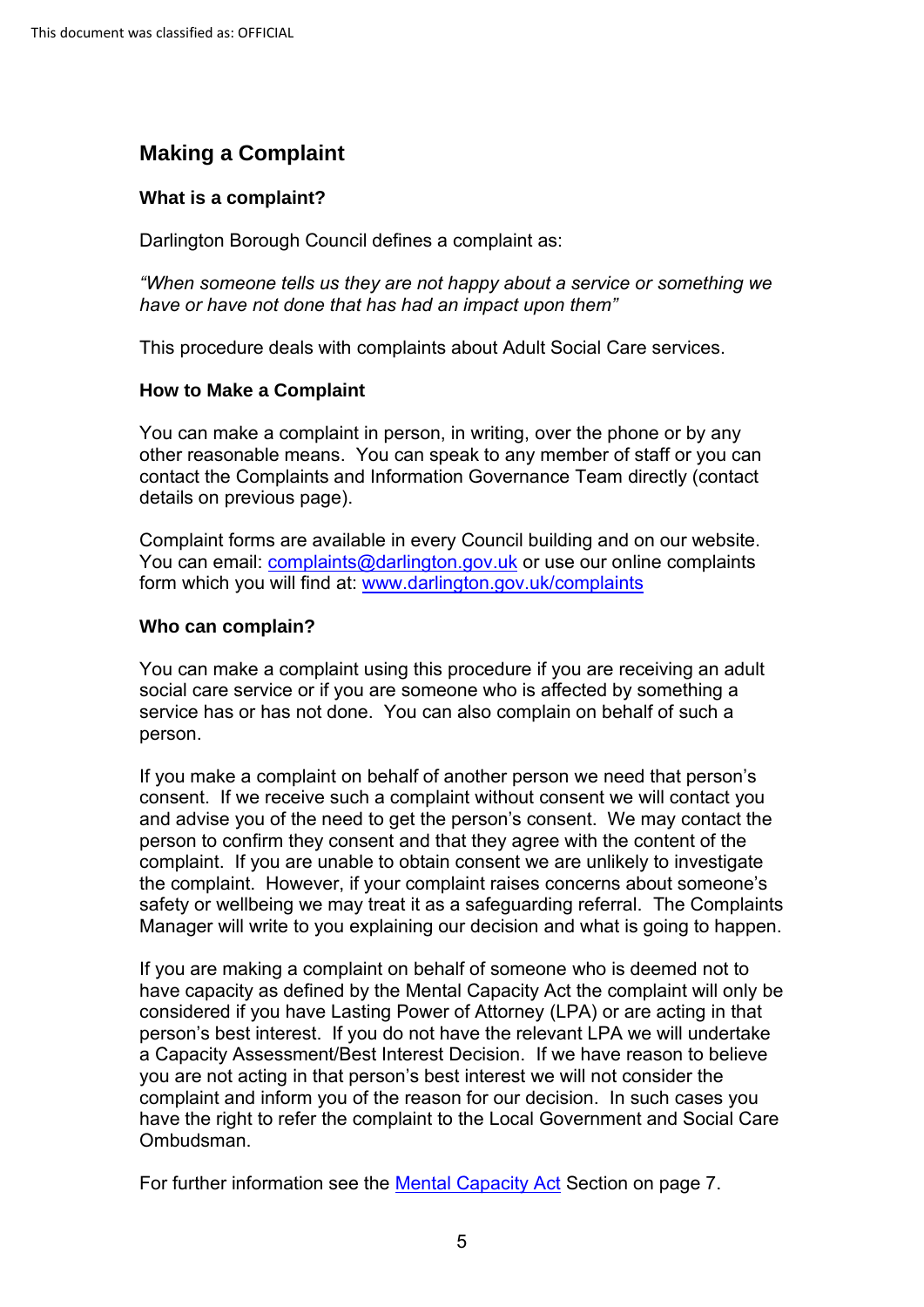## **Advocacy**

If you need some help to make your complaint we can arrange for an advocate who will speak on your behalf. We will give you information on the free advocacy service we provide when you make a complaint.

#### <span id="page-5-0"></span>**Involvement of councillors and MPs in the procedure**

If you have any concerns it may be helpful to discuss them with your local councillor. Your councillor can help you decide on the best course of action.

This may involve putting you in touch with the appropriate council officer or making an enquiry on your behalf.

 to the Complaints and Information Governance Team. They can make a In cases where you need to make a complaint your councillor should refer you complaint on your behalf and support you through the process. If your councillor does make a complaint on your behalf we will copy them in to all correspondence unless they request otherwise.

 Whether or not you seek advice from a councillor you can expect a high quality service.

The same principles will apply where you make your complaint via your Member of Parliament (MP).

## **Anonymous Complaints**

 If you make an anonymous complaint we will investigate the matter but we will not be able to provide you with a response. If you do not want to give your name because you are worried that it might affect the service you receive, please be assured this will not be the case. Following an investigation into an anonymous complaint the Adjudicating Officer will decide what, if any, actions should be taken as a result of the investigation.

# <span id="page-5-1"></span>**Non-qualifying Complaints**

Some complaints involve matters which are more appropriately dealt with under other Council procedures or are outside of the Council's jurisdiction. In these cases we will let you know which elements of your complaint, if any, we can look at and under which procedure we will investigate the matter.

## <span id="page-5-2"></span>**Direct Payments and Individual Budgets**

 procedure about services that they arrange and pay for through a Direct in organising your Direct Payment/Individual Budget, for example, assessing Service users and their representatives cannot raise issues under this Payment or Individual Budget. However, we will look at issues about our role your needs or any advice and assistance given in setting up your Direct Payment/Individual Budget.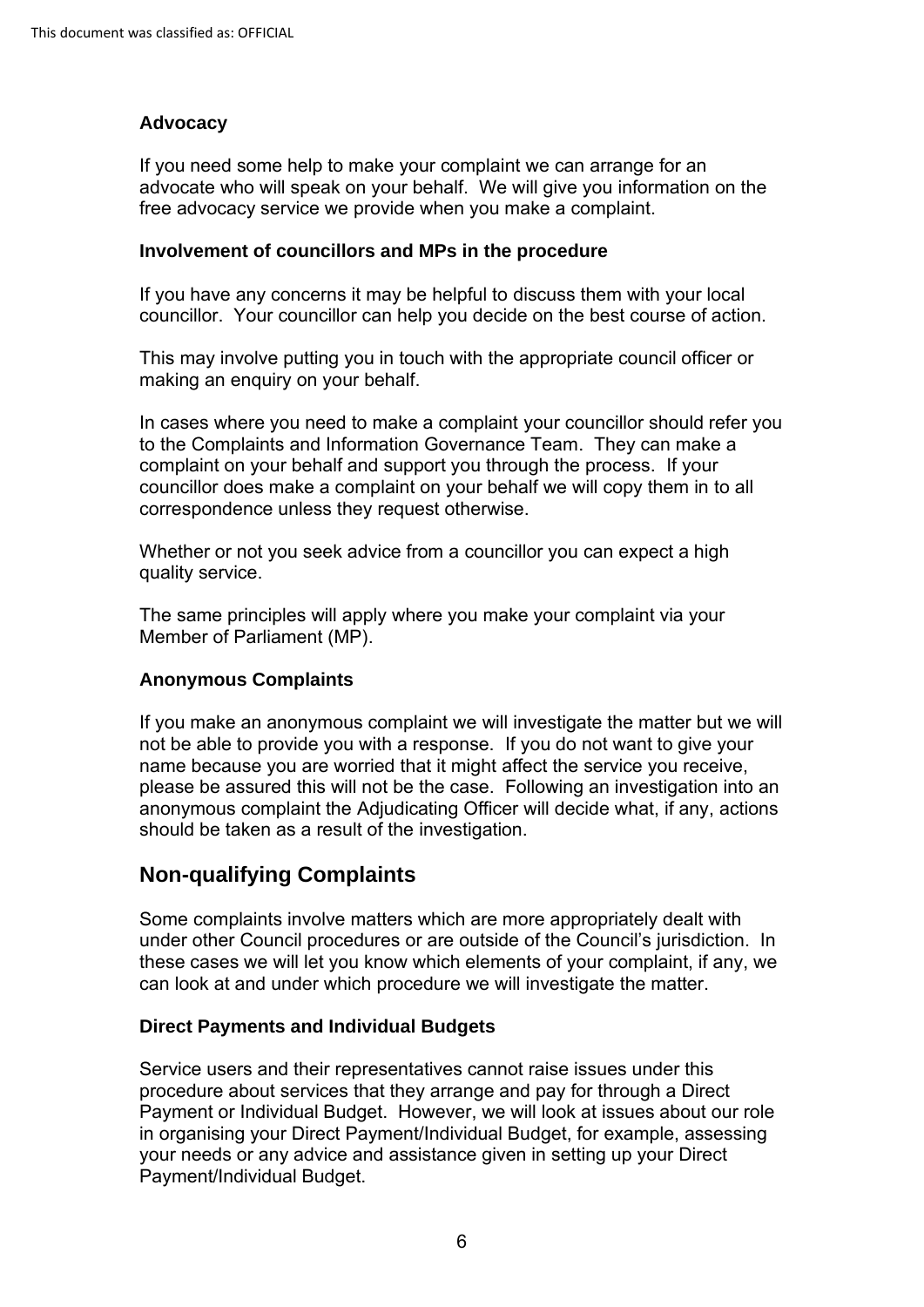Payment or Individual Budget you may make a complaint directly to the Local If you are unhappy about a service you arrange and pay for through a Direct Government and Social Care Ombudsman. If you send your complaint to us we will contact you and ask if you are happy for us to send it to the Local Government and Social Care Ombudsman to investigate.

 by telephone on 0300 061 0614 or 0845 602 1983 (You can also text 'call back' to 0762 480 4299), or in writing to PO Box 4771, Coventry, CV4 0EH. You can contact the Local Government and Social Care Ombudsman's office There is more information about the Local Government and Social Care Ombudsman on <www.lgo.org.uk/adult-social-care>.

## <span id="page-6-0"></span>**Staff Behaviour and Attitude**

 procedures. Where this is the case we will let you know how we will deal with If your complaint is about the attitude or behaviour of a member of a staff it may be appropriate to investigate the matter under the Council's employment the matter, however, due to the confidential nature of employer-employee relations we will not be able to provide you with details of the outcome.

## <span id="page-6-1"></span>**Insurance Claims**

We will not look into your complaint if the issue is something we should deal with as an insurance claim against the Council. Where this is the case we will advise you of our decision and the reasons for it.

## <span id="page-6-3"></span><span id="page-6-2"></span>**Mental Capacity Act**

 using this procedure. Guidance on how you can challenge decisions made Under the Mental Capacity Act health or social care professionals can assess a person as lacking capacity and make decisions or carry out actions on behalf of that person. When we make such a decision you cannot challenge it under the Mental Capacity Act is included in the Mental Capacity Act Code of Practice which is available from the Department of Health.

 number of other resolution options available. You should discuss these with the relevant care manager. Although a best interest decision cannot be If you feel that there has been a fault in the decision-making process it may be appropriate for you to use the complaints procedure, however, there are a overturned through the complaint procedure, if it is found that there was a fault in the decision-making process a re-assessment may be carried out.

Where we deem someone to 'lack capacity' an Independent Mental Capacity Advocate (IMCA) may be involved in the decision-making process. If your complaint is around the actions of an IMCA in the first instance you should approach the IMCA or their manager and use the service provider's complaints procedure. Following this if you still have concerns we can look into your complaint. An Independent Mental Capacity Advocate (IMCA) may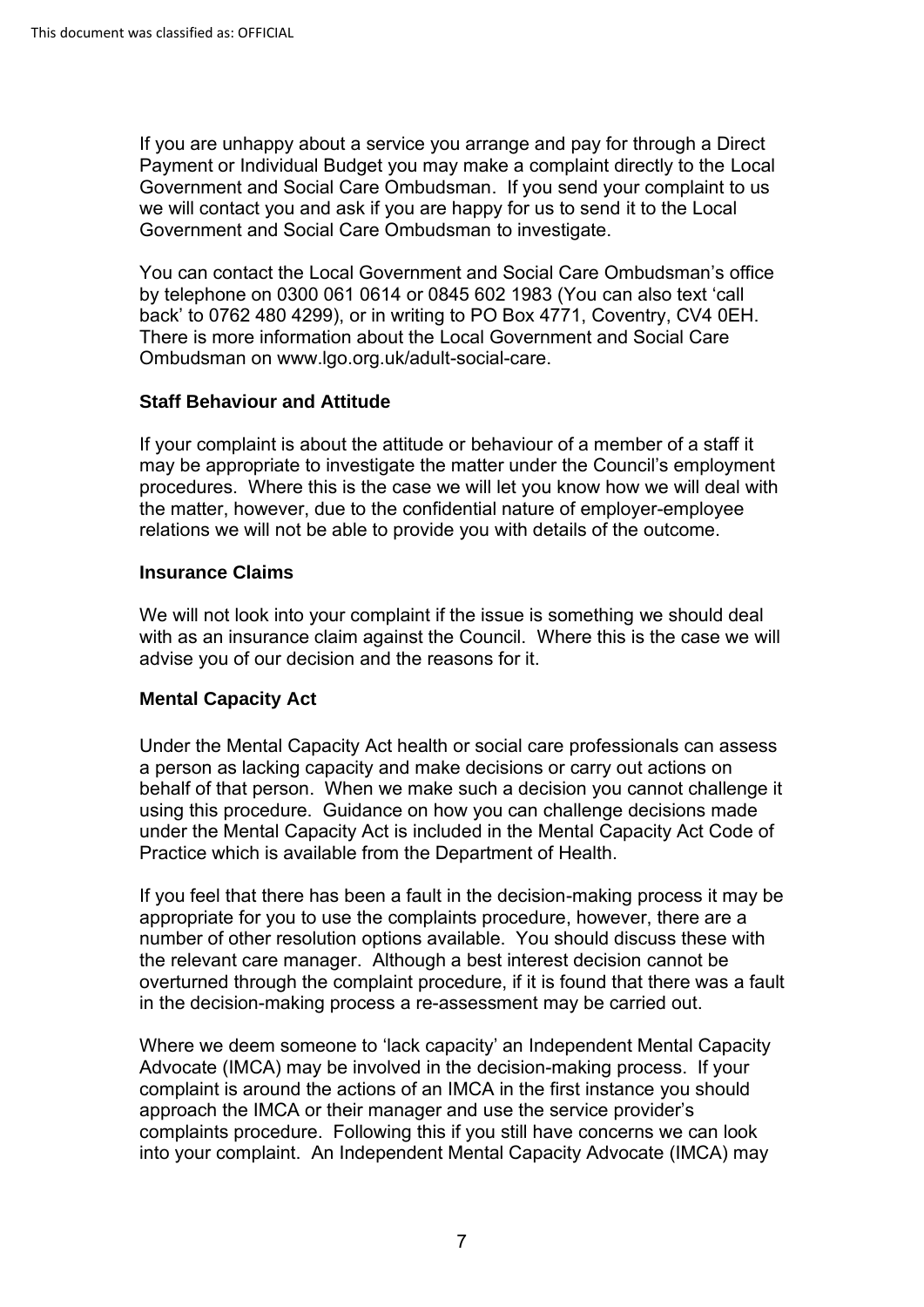also use this complaints procedure if necessary to try to settle a disagreement with the Council.

## <span id="page-7-0"></span>**Time Limit**

 the date you learned that something went wrong. However, we may accept We will not usually look into your complaint if 12 months have passed since your complaint for one or more of the following reasons:

- You are a vulnerable adult and did not complain because you were concerned about what might happen.
- • We believe that there would be a benefit to you in looking into your complaint.
- incident happened to enable an effective and fair investigation to be • There is likely to be enough information available from the time the carried out.
- There are enough people available from the time the incident happened to enable an effective and fair investigation to be carried out.
- Where action needs to be taken in light of human rights based legislation.

*There may be other reasons why we would consider your complaint that are not included in this list, we will consider each case on its merits.* 

## <span id="page-7-1"></span>**Other Non-qualifying Complaints**

 The following types of complaints do not qualify to be dealt with under this procedure:

- • A complaint about matters which have been fully dealt with under this or other appropriate procedures.
- A complaint by an employee about any matter relating to their employment.
- A complaint about the handling of a request to see the information we hold about you (a Subject Access Request under the Data Protection Act), although we can investigate this under the Council's Corporate Complaints Procedure.
- A complaint which is made orally and is resolved no later than the next working day.
- A complaint about matters which are or have been investigated by the Local Government and Social Care Ombudsman or the Health Service Ombudsman.
- A complaint about matters decided by a Court.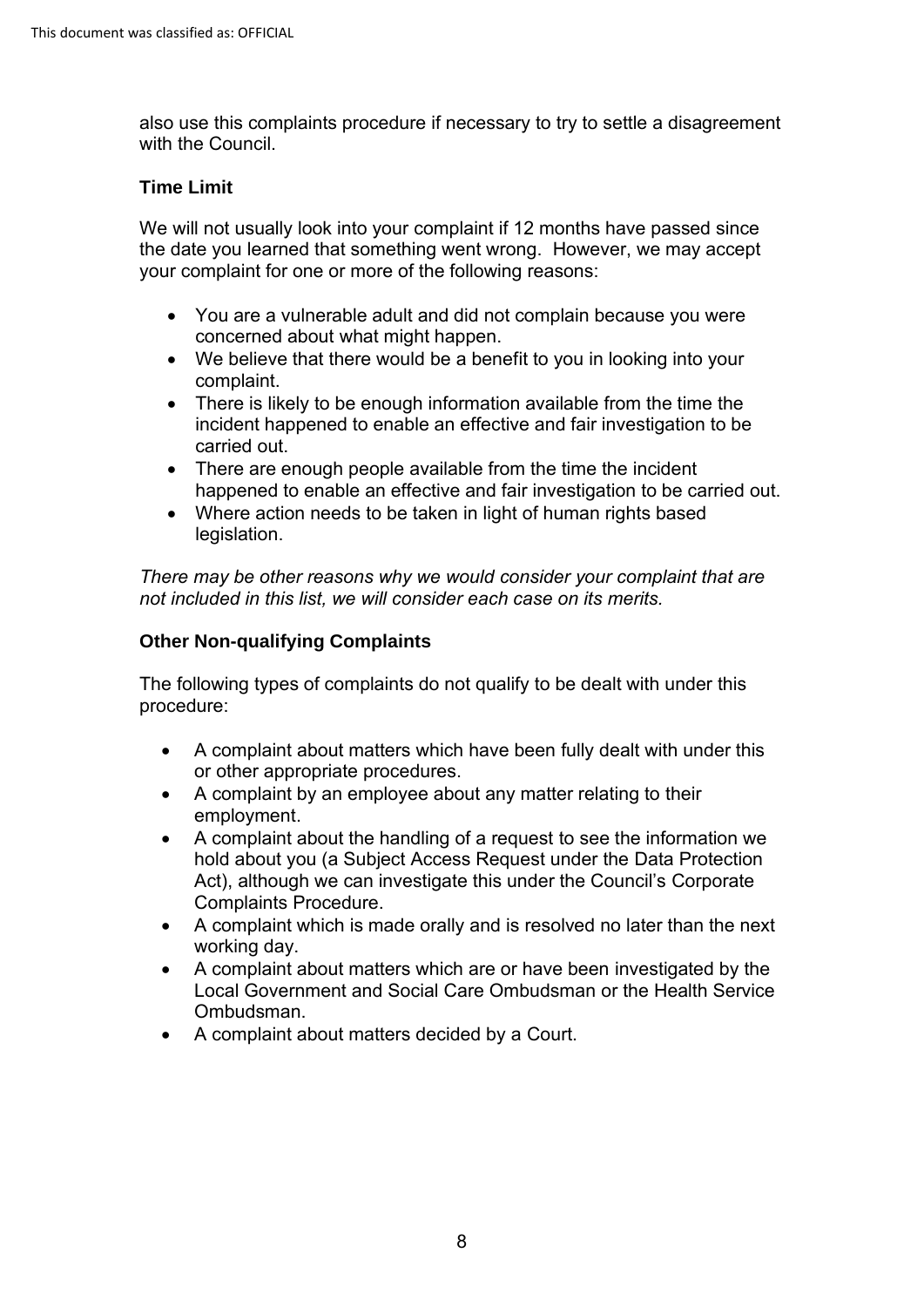# <span id="page-8-0"></span>**Legal Proceedings**

You cannot use this complaints procedure to challenge decisions of a Court. the Complaints Manager will contact you to inform you of this. We may Where it is intended that there will be, or there are, ongoing legal proceedings in relation to your complaint we may investigate the matter unless we feel it could prejudice the legal action. If we decide not to investigate your complaint investigate your complaint after the legal proceedings have finished.

# <span id="page-8-1"></span>**Social Care Provider Complaints**

## <span id="page-8-2"></span>**Arranged by the Local Authority**

 If we assess your needs and arrange services to meet them you can make a complaint to us even if you pay for the service. You can also make a complaint directly to the organisation providing the service. If you make the complaint to the provider organisation to be dealt with in the first instance. If complaint to us we will contact you to ask for your consent to pass your you have any concerns you can discuss them with the Complaints Manager.

 complaint to the organisation providing the service. In such cases we will If your complaint is about both the standard of care provided by the provider organisation and the service provided by us, for example your assessment, we will contact you to let you know which part of the complaint will be handled by us and ask for your consent to forward the other elements of your work with the organisation and provide you with one response covering all of the issues raised were possible.

## <span id="page-8-3"></span>**Private Arrangements**

 If you have arranged and pay for your own care we will not be able to Ombudsman. If you send your complaint to us we will contact you and ask if investigate your complaint about the service provided. Since October 2010 complaints made by people who arrange and pay for their own social care came under the jurisdiction of the Local Government and Social Care you are happy for us to send it to the Local Government and Social Care Ombudsman to investigate.

<span id="page-8-4"></span> by telephone on 0300 061 0614 or 0845 602 1983 (You can also text 'call back' to 0762 480 4299), or in writing to PO Box 4771, Coventry, CV4 0EH. You can contact the Local Government and Social Care Ombudsman's office There is more information about the Local Government and Social Care Ombudsman on their website:<https://www.lgo.org.uk/>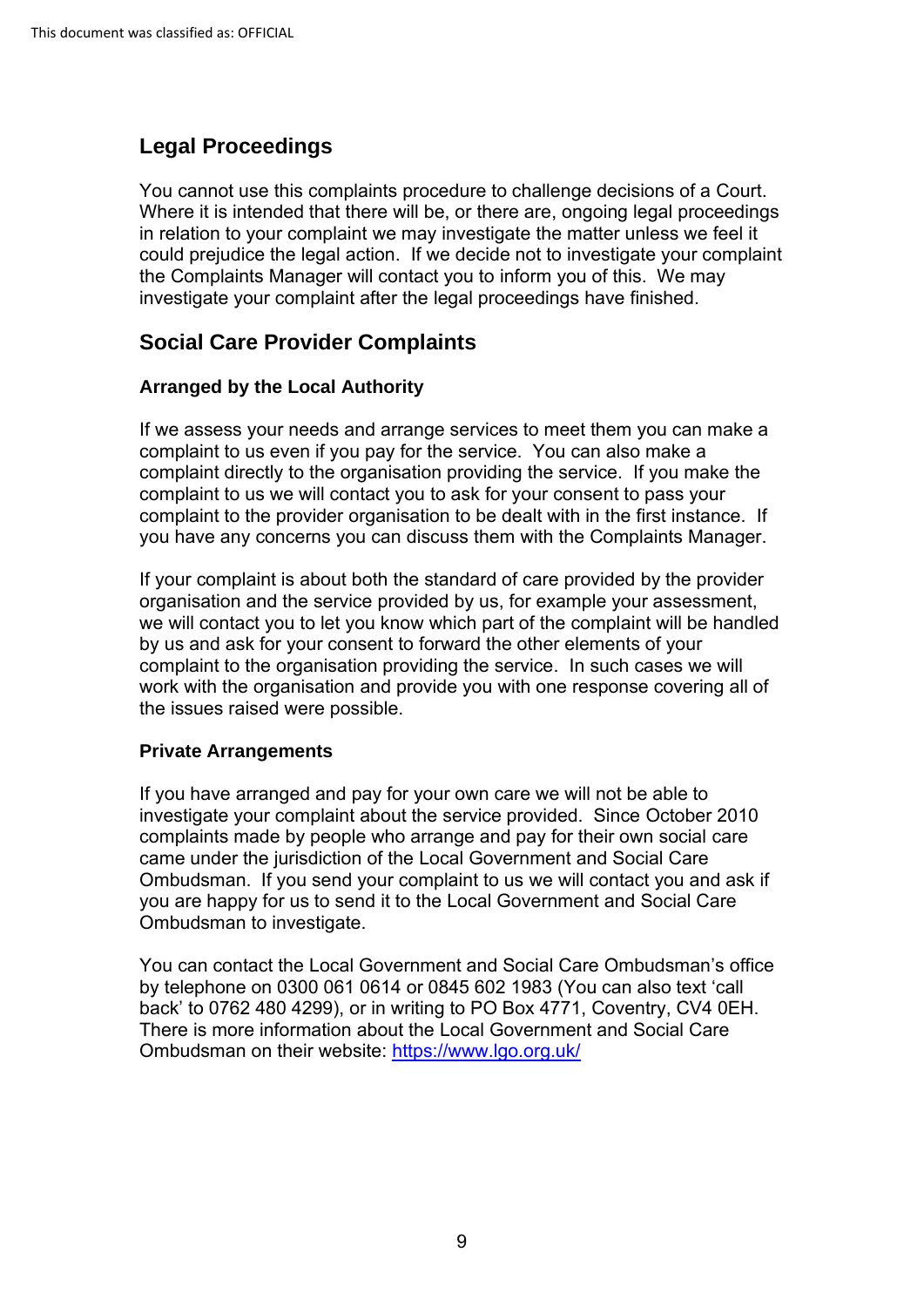# **Safeguarding**

 we will make an adult and/or child protection referral and follow the Darlington If your complaint involves concerns about your own or someone else's safety Safeguarding Policies and Procedures. Where possible we will carry out a complaints investigation at the same time.

# <span id="page-9-0"></span> **Joint Health and Social Care Complaints**

 (England) Regulations 2009 place a duty on local authorities and the NHS to The Local Authority Social Services and National Health Service Complaints work together when considering complaints about services provide jointly.

# <span id="page-9-1"></span> **Accessibility and Equal Opportunities**

We are committed to making sure that everyone has equal access to all our services, including the complaints procedure. To help make sure our complaints procedure is easily accessible we:

- use plain language;
- • accept complaints over the phone or in person, in writing, by e-mail, via our website or by any other reasonable means;
- • provide information and responses in Braille, large print, audio, easy read format and other languages where needed; and
- provide translators (including sign language translators) where needed.

# <span id="page-9-2"></span>**The Complaints Process**

 If you make a complaint verbally and we resolve it by the next working day we may not always formally record and process it under this procedure. If you make a complaint in writing we will formally record it and process it under this procedure.

 You can make an adult social care complaint to any member of staff within the and Information Governance Team on the day of receipt. Council. Whoever receives your complaint should forward it to the Complaints

The Complaints Manager will decide whether or not your complaint should be dealt with under this procedure. If the Complaints Manager decides your complaint should be dealt with under this procedure they will acknowledge your complaint within 3 working days of the date your complaint was received by the Council.

<span id="page-9-3"></span>If the Complaints Manager decides it would not be appropriate to be deal with your complaint under this procedure they will inform you of the reasons why and explain how we will deal with the matter.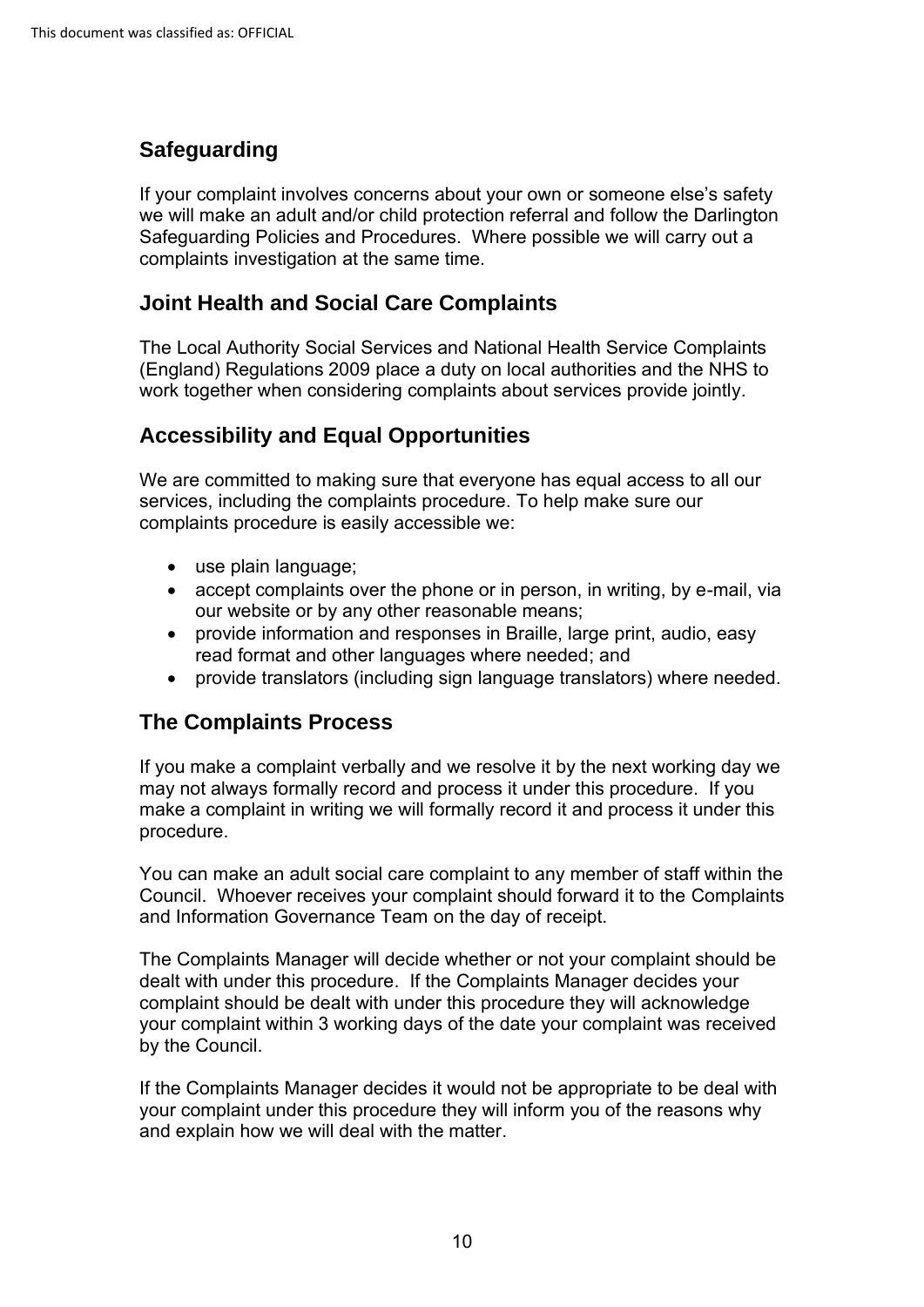#### **How long will it take?**

#### **Adult Social Care Complaint Investigations**

 30 working days up to a maximum of six months. While the regulations allow your complaint within 30 working days. If it is not going to be possible to advocate or translator to be appointed. If you do not receive a response by Governance Team. If an investigation takes longer than six months to a maximum of six month to investigate a complaint we will try to respond to investigate your complaint within 30 working days the Investigating Officer will contact you and explain the reason why. We may need to extend the timescale for response where people are unavailable due to sickness absence, annual leave or other commitments or where we are waiting for an the agreed date you should contact the Complaints and Information complete, in line with the regulations the Complaints Manager will write to you and explain the reason why.

#### **Joint Investigations**

 East. The time needed to complete a joint investigation will vary according to the number of issues raised and the number of services involved. For each Sometimes adult social care complaints will involve other organisations, predominantly health services. A joint protocol for handling such complaints has been developed between local authorities and the NHS across the North joint investigation complaints managers from the different organisations will work together to decide a reasonable timescale and agree this with you.

#### <span id="page-10-0"></span>**Who will investigate your complaint?**

We will decide on a 'case-by-case' basis who will be best to investigate your complaint. In most cases it will be appropriate to appoint someone independent of the team you are complaining about. This person will be referred to as the 'Investigating Officer'.

 Once the Investigating Officer has looked into the matter they will write up Adjudicating Officer. The Adjudicating Officer will then decide what action to their findings and share them with the Complaints Manager and the take and will write to you outlining the findings and what the Council intends to do to put things right. They will also let you know what to do should you remain dissatisfied.

## <span id="page-10-1"></span>**Putting things Right**

When you make a complaint we will ask you what you would like us to do to put things right. We will take your views into account but it may not always be possible to give you exactly what you want. Where this is the case, we will discuss the matter with you and come to an agreement.

If we uphold or partly uphold your complaint you can expect an apology and for us to put things right quickly. We may also propose a number of other actions. The aim of these actions is to put you back in the position you were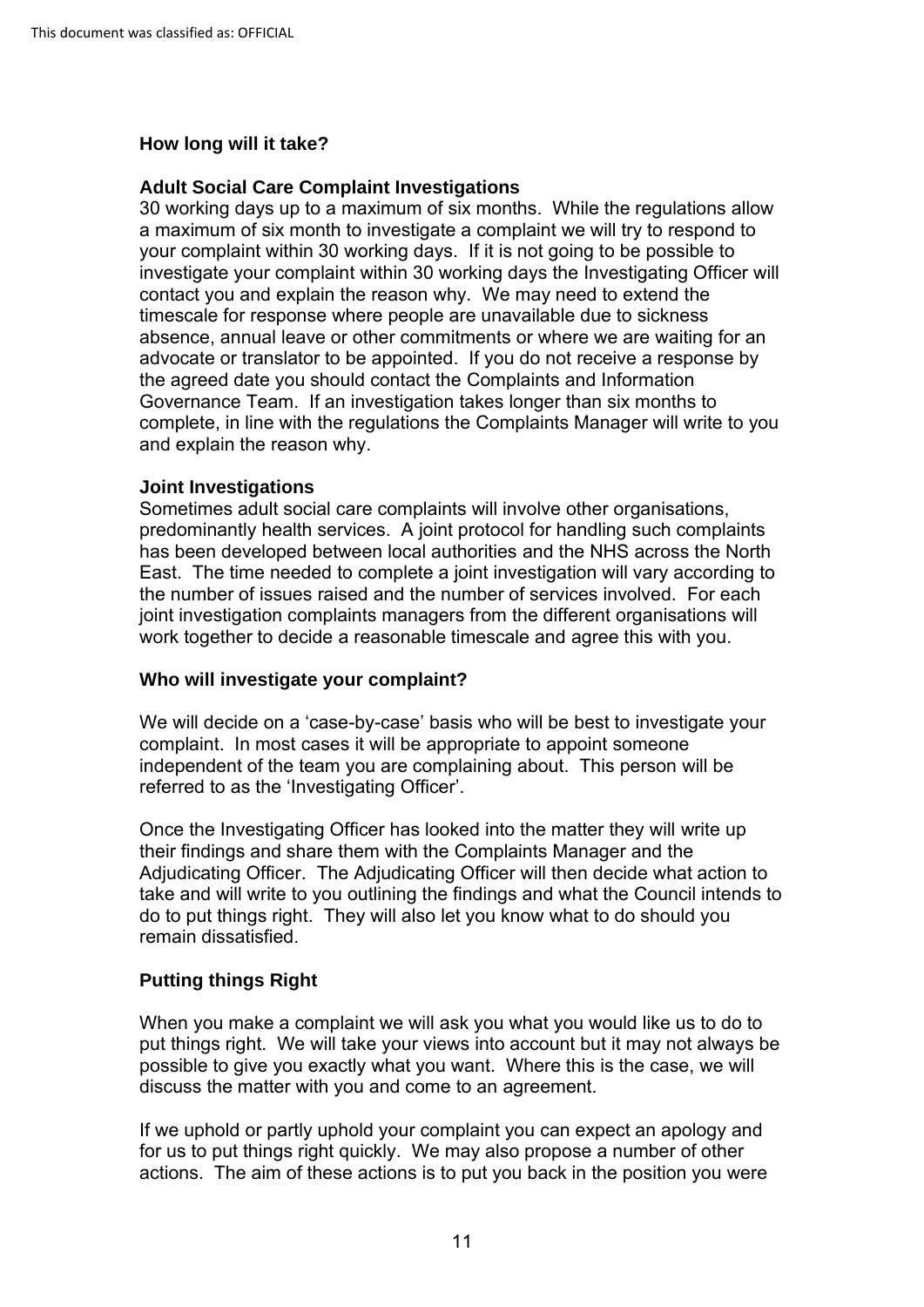in before the problem occurred and make amends for any loss you may have suffered as a result. Although we will consider each complaint on its merits we will try to ensure we offer similar remedies for similar situations.

Remedies may include a review of our practices and procedures to ensure that the same thing does not happen again, or we may take a specific action.

## <span id="page-11-0"></span>**What if you are not happy with the outcome?**

 In the first instance you should contact the Complaints Manager to discuss the matter providing any further evidence in support of your complaint where possible. The Complaints Manager will share your views and any additional evidence with the Investigating Officer and the Adjudicating Officer who will reconsider their findings where appropriate. If it is not possible to resolve the matter based on the additional evidence provided and you remain dissatisfied you may refer the matter to the Local Government and Social Care Ombudsman (or Health Services Ombudsman for some joint complaints).

## <span id="page-11-1"></span>**Referring your complaint to the Ombudsman**

You can refer your complaint to the Local Government or Health Service Ombudsman at any time. **However, the Ombudsman is unlikely to consider your complaint unless we have investigated it fully under the Adult Social Care Complaints, Compliments and Comments Procedure.** 

## <span id="page-11-2"></span>**Compliments**

 If you pay someone a compliment in person they will pass the details on to the Complaints and Information Governance Team to be recorded. Compliments can help us share good practice and improve services.

 If you pay someone a compliment via the Complaints and Information Governance Team, we will record it, send you an acknowledgement and pass it on to the appropriate person.

## <span id="page-11-3"></span>**Comments**

Comments are also a great way of sharing your ideas about particular projects or services in general. If you pass your comments on to a member of staff they will pass the details on to the Complaints and Information Governance Team to be recorded.

 Team, we will record it, send you an acknowledgement and pass it on to the If you make a comment via the Complaints and Information Governance appropriate service.

Where a response is required the service will provide one within **25 working days** of the date we receive your comment.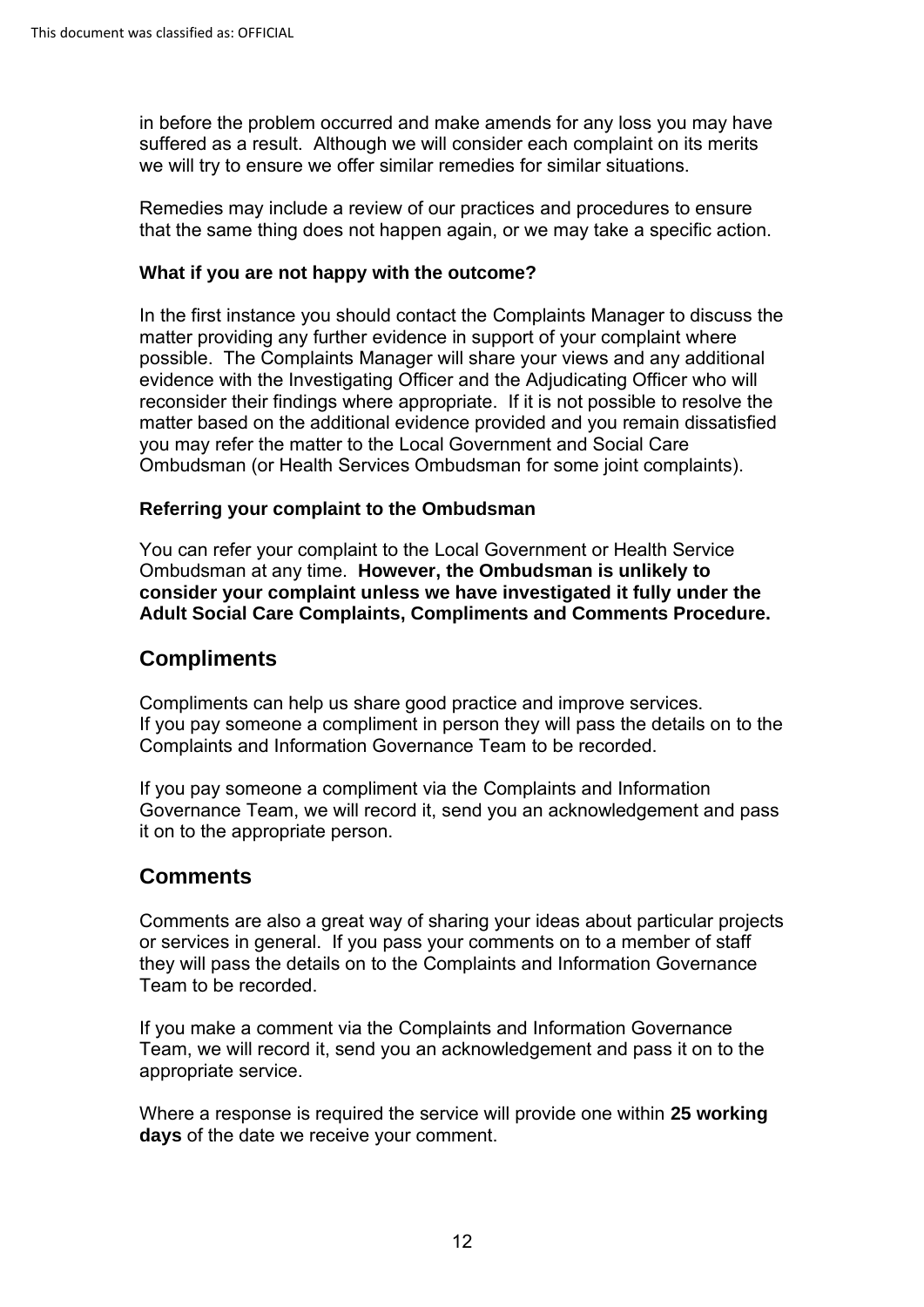The Complaints and Information Governance Team will record any actions taken as a result of your comment

# <span id="page-12-0"></span>**Public Information**

 We will provide information on how to make a complaint on our website. We will also make leaflets available in all Council buildings and include a leaflet in the information pack given to service users and carers at their assessment.

# <span id="page-12-1"></span>**Satisfaction Surveys**

 Once we have dealt with your complaint we might ask you to complete a it is not about the outcome of your complaint. We would appreciate you taking satisfaction survey. This is about how you feel we handled your complaint. For example, whether or not we kept you informed, met timescales and so on, the time to fill this in and help us improve the way we handle complaints.

# <span id="page-12-2"></span> **Unreasonable and Unreasonably Persistent Complainants**

 We do not normally limit contact with our offices. However, if complainants your contact. In these cases we will follow the Council's Unreasonable and display unreasonable behaviour, for example, offensive or threatening behaviour towards staff we may take action to limit their contact. Similarly if you are unreasonably persistent for example, you contact our offices so many times that it hinders our handling of your complaint, we may take action to limit Unreasonably Persistent Complainants Procedure.

# <span id="page-12-3"></span> **Record Keeping and Data Sharing**

During the complaint investigation the Investigating Officer may keep a file containing correspondence and other relevant documentation (such as written notes, transcripts of conversations, etc).

 the documents to the Complaints and Information Governance Team. The Following the conclusion of the investigation the Investigating Officer will send Investigating Officer will dispose of any irrelevant information in a secure manner (i.e. shredding of paper documents and deletion from electronic systems).

 relevant to the complaint. Such details will only be recorded by the We will keep all records in line with the Council's retention periods. During the complaints process it may be necessary to share your personal details with those staff involved in providing your care. We will only share details that are Investigating Officer and the Complaints and Information Governance Team.

If you decide to take your complaint to the Local Government and Social Care Ombudsman or the Health Services Ombudsman we may share your personal data with the Borough Solicitor.